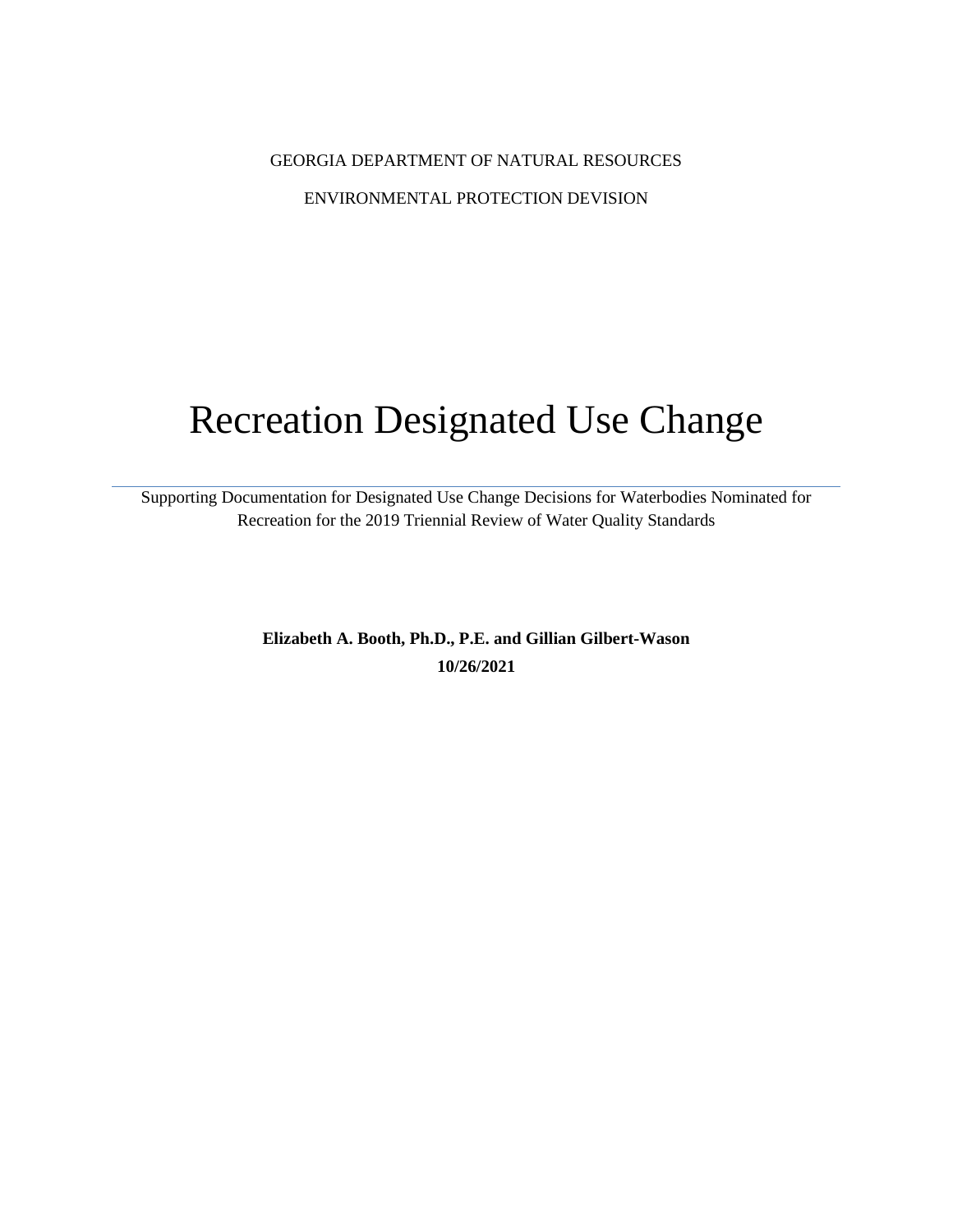During this Triennial Review period, stakeholders and members of the public nominated 2662 miles of waterbodies throughout the state for a designated use change to recreation. In order to make the most efficient use of EPD's limited resources, EPD prioritized waterbodies that appeared to require little to no stakeholder engagement, based on visual observation using ArcGIS.

Through our visual screening process, EPD prioritized 804 river miles that did not display human health concerns from point sources (dischargers with bacteria limits in their permits within 10 miles of the waterbody) or non-point sources (agricultural land, landfills, airports, urban areas, livestock, chicken houses, PFAS, or hazardous waste sites). Appendix A list the waters not prioritized for the 2019 Triennial Review and explains the human health concerns that led to that decision.

For the prioritized waterbodies, EPD worked with nominating parties and other stakeholders to gather relevant information for evaluation of appropriateness of a designated use change for each waterbody. Nominators were asked to submit information on the type and location of recreation activities and investments on the waterbodies using a template provided by EPD.

Additionally, EPD notified cities and counties adjacent to prioritized waterbodies, as well as any dischargers within 25 miles of the prioritized waterbodies, of the potential change and provided an opportunity for these stakeholders to submit any comments. EPD held virtual stakeholder meetings for two segments of Chattahoochee River that had dischargers within 10 miles of the segment. Stakeholders had 30 days to submit written comments. All letters of support and/or concern were considered in the evaluation process, along with all location data received from nominators.

EPD's evaluation resulted in a designated use change to recreation for 14 waterbodies totaling 407 river miles for the 2019 Triennial Review. These waterbodies were selected based on documentation of yearround primary contact recreation, planned or current investments to support recreation, stakeholder or community support, and no stakeholder opposition. Appendix B lists the 14 selected waterbodies and summarizes the information that led to that decision.

Waterbodies for which EPD received incomplete nomination packages and/or waterbodies that will require further stakeholder engagement can be considered for designated use change to recreation for the upcoming 2022 Triennial Review. These waterbodies and details about what information has been received can be found in Appendix C.

Nominators can also nominate waterbodies not on this list for designated use change for the 2022 Triennial Review.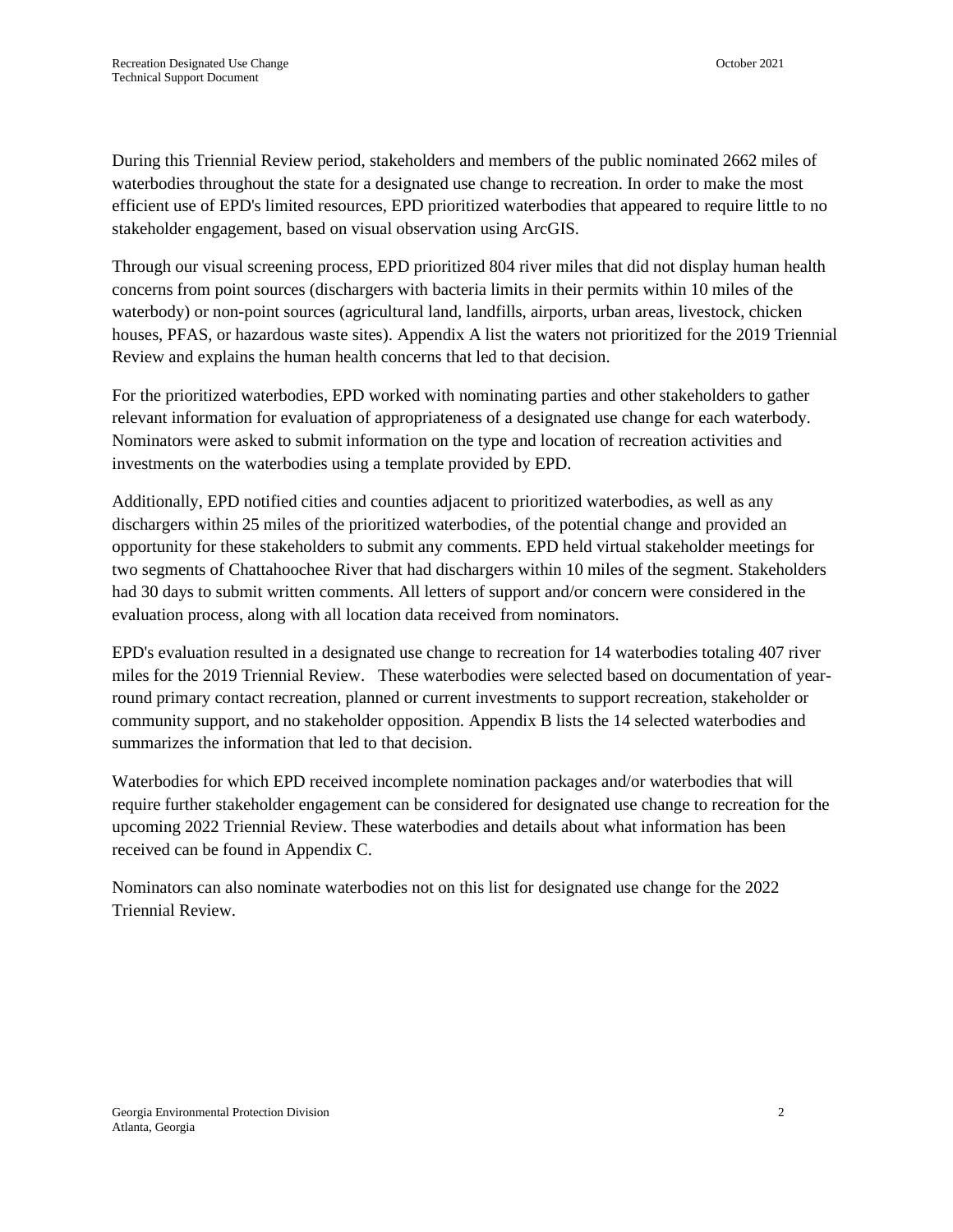#### **Appendix A**: Waterbodies Not Prioritized for 2019 Triennial Review

| Waterbody                  | <b>Segment</b>                         | <b>Reason Not Prioritized</b>                                                             |
|----------------------------|----------------------------------------|-------------------------------------------------------------------------------------------|
|                            |                                        | agricultural land, chicken houses (non regulated potential impacts to human health),      |
|                            |                                        | dischargers within 10 miles of segment. Nearest discharger: GA0033596 (Alapaha            |
| Alapaha River              | Headwaters to Willacoochee River       | WPCP) (bacterial contamination concerns)                                                  |
|                            |                                        | dischargers within 10 miles of segment. Nearest discharger: GA0021296 (Lakeland           |
| Alapaha River              | Dampier Branch to Cherry Creek         | WPCP) (bacterial contamination concerns)                                                  |
|                            |                                        | urban area, dischargers within 10 miles of segment. Nearest discharger: GA0026000         |
| Altamaha River             | Oconee River to Doctors Creek          | (Jesup WPCP) (bacterial contamination concerns)                                           |
|                            | Headwaters to the Savannah River       | dischargers within 10 miles of segment. Nearest discharger: GA0031992 (Reed Creek         |
| Augusta Canal              | including Lake Olmstead                | WPCP) (bacterial contamination concerns), AFO LAS permitted facilities                    |
|                            |                                        | urban area, dischargers within 10 miles of segment. Nearest discharger: GA0021334         |
| Big Indian Creek           | SR 41 to Ocmulgee River                | (Frank Satterfield Road WWTF) (bacterial contamination concerns)                          |
|                            |                                        | chicken houses (non regulated potential impacts to human health), dischargers within 10   |
|                            | North/Broad River fork to Wildcat      | miles of segment. Nearest discharger: GA0050172 (Franklin Springs WPCP) (bacterial        |
| <b>Broad River</b>         | Bridge Rd.                             | contamination concerns)                                                                   |
|                            | Scull Shoal Creek to Comer-Carlton Rd  | agricultural land, livestock (near Highway 172) (non regulated potential impacts to human |
| <b>Broad River</b>         | (Athens Hwy)                           | health)                                                                                   |
|                            |                                        | agricultural land, chicken houses (non regulated potential impacts to human health),      |
|                            |                                        | dischargers within 10 miles of segment. Nearest discharger: GAG550148 (Nancy Hart         |
| <b>Broad River</b>         | Mill Branch to Strom Thurmond Lake     | Nursing Center WPCP) (bacterial contamination concerns)                                   |
|                            |                                        | discharger within 10 miles of segment. Nearest Discharger: GAG550162 (Oakland             |
| Cartecay River             | Licklog Creek to Clear Creek           | Elementry School) (bacterial contamination concerns)                                      |
|                            | Clear Creek to Confluence with Ellijay | discharger within 10 miles of segment. Nearest Discharger: GAG550162 (Oakland             |
| Cartecay River             | Rier                                   | Elementry School) (bacterial contamination concerns)                                      |
|                            |                                        | Some agricultural land (non regulated potential impacts to human health), urban area      |
|                            |                                        | (Franklin), dischargers within 10 miles of segment. Nearest discharger: GA0021148         |
| <b>Chattahoochee River</b> | Yellowdirt Creek to West Point Lake    | (Heard County Water Authority WPCP) (bacterial contamination concerns)                    |
|                            |                                        | Urban areas, dischargers within 10 miles of segment. Nearest discharger: GA0020052        |
| Chattahoochee River        | West Point Dam to Flat Shoal Creek     | (West Point WPCP)(bacterial contamination concerns)                                       |
|                            |                                        | Urban area, agricultural land (non regulated potential impacts to human health),          |
|                            |                                        | dischargers within 10 miles of segment. Nearest discharger: GA0020516 (Columbus           |
| <b>Chattahoochee River</b> | <b>Bull Creek to Upatoi Creek</b>      | Water Works South WRF) (bacterial contamination concerns)                                 |

Georgia Environmental Protection Division 3 Atlanta, Georgia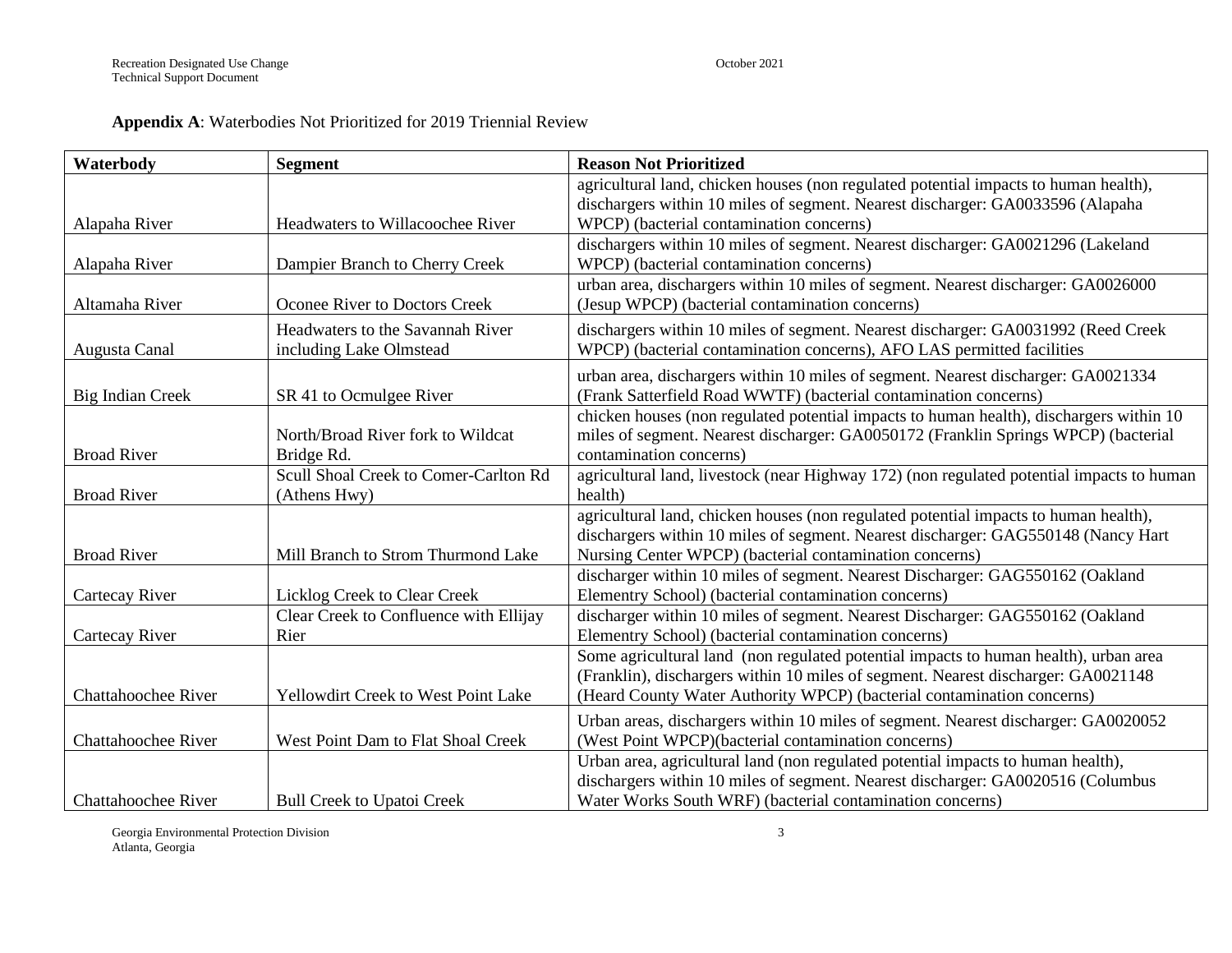| Waterbody              | <b>Segment</b>                          | <b>Reason Not Prioritized</b>                                                                |
|------------------------|-----------------------------------------|----------------------------------------------------------------------------------------------|
|                        |                                         | urban areas, close proximity to agricultural land, little/no riparian buffer (non regulated  |
| Chattooga River (Coosa |                                         | potential impacts to human health), dischargers within 10 miles of segment; Nearest          |
| basin)                 | Headwaters to stateline                 | discharger: GA0025712 (LaFayette WPCP) (bacterial contamination concerns)                    |
|                        |                                         | dischargers within 10 miles of segment. Nearest discharger: GA0038644 (West Area             |
| <b>Clear Creek</b>     | Headwaters to Peachtree Creek (Atlanta) | CSO) (bacterial contamination concerns)                                                      |
|                        |                                         | dischargers within 10 miles of segment. Nearest discharger: GA0024112 (Rome WRF)             |
| Coosa River            | Rome to State Line                      | (bacterial contamination concerns)                                                           |
|                        | Mineral Springs Branch to confluence    | Chicken houses and biosolids in close proximity to river (non regulated potential impacts    |
| Coosawattee River      | with Conasauga River                    | to human health)                                                                             |
|                        |                                         | Chicken houses, agricultural land with little riparian buffer (non regulated potential       |
| <b>Etowah River</b>    | Lily Creek to Mill Creek                | impacts to human health)                                                                     |
|                        |                                         | Agricultural land, chicken house in buffer (non regulated potential impacts to human         |
| <b>Etowah River</b>    | Mill Creek to Shoal Creek               | health)                                                                                      |
|                        |                                         | land fill and agricultural land in riparian buffer (non regulated potential impacts to human |
| <b>Etowah River</b>    | Yellow Creek to Long Swamp Creek        | health)                                                                                      |
|                        | Long Swamp Creek to Sharp Mountain      |                                                                                              |
| <b>Etowah River</b>    | Creek                                   | chicken houses, agricultural land (non regulated potential impacts to human health)          |
|                        | Sharp Mountain Creek to GA Highway      | dischargers within 10 miles of segment. Nearest discharger: GA0050242 (Cherokee              |
| <b>Etowah River</b>    | 20                                      | County Riverbend WWTP) (bacterial contamination concerns)                                    |
|                        |                                         | urban area, agricultural land with no riparian buffer (non regulated potential impacts to    |
|                        |                                         | human health); dischargers within 10 miles of segment. Nearest discharger: GA0037664         |
| <b>Etowah River</b>    | Allatoona Dam to Dykes Creek            | (Bartow County Southeast WPCP) (bacterial contamination concerns)                            |
| <b>Etowah River</b>    | Dykes Creek to Oostanaula River         | urban runoff from Rome, and overall short section                                            |
|                        |                                         | airport, urban area (non regulated potential impacts to human health), dischargers within    |
|                        |                                         | 10 miles of segment. Nearest discharger: GAG550085 (Fernwood Park WPCP) (bacterial           |
| <b>Flint River</b>     | <b>Headwaters to Flat Creek</b>         | contamination concerns)                                                                      |
|                        |                                         | dischargers within 10 miles of segment. Nearest discharger: GA0025461 (Concord North         |
| <b>Flint River</b>     | <b>Birch Creek to Sheep Rock Hollow</b> | WPCP) (bacterial contamination concerns)                                                     |
|                        |                                         | dischargers within 10 miles of segment. Nearest discharger: GA0020079 (Thomaston Bell        |
| <b>Flint River</b>     | Potato Creek to Auchumpkee Creek        | Creek WPCP) (bacterial contamination concerns)                                               |
|                        |                                         | Urban areas, dischargers within 10 miles of segment. Nearest discharger: GA0020729           |
| <b>Flint River</b>     | Patsiliga Creek to Turkey Creek         | (Reynolds WPCP) (bacterial contamination concerns)                                           |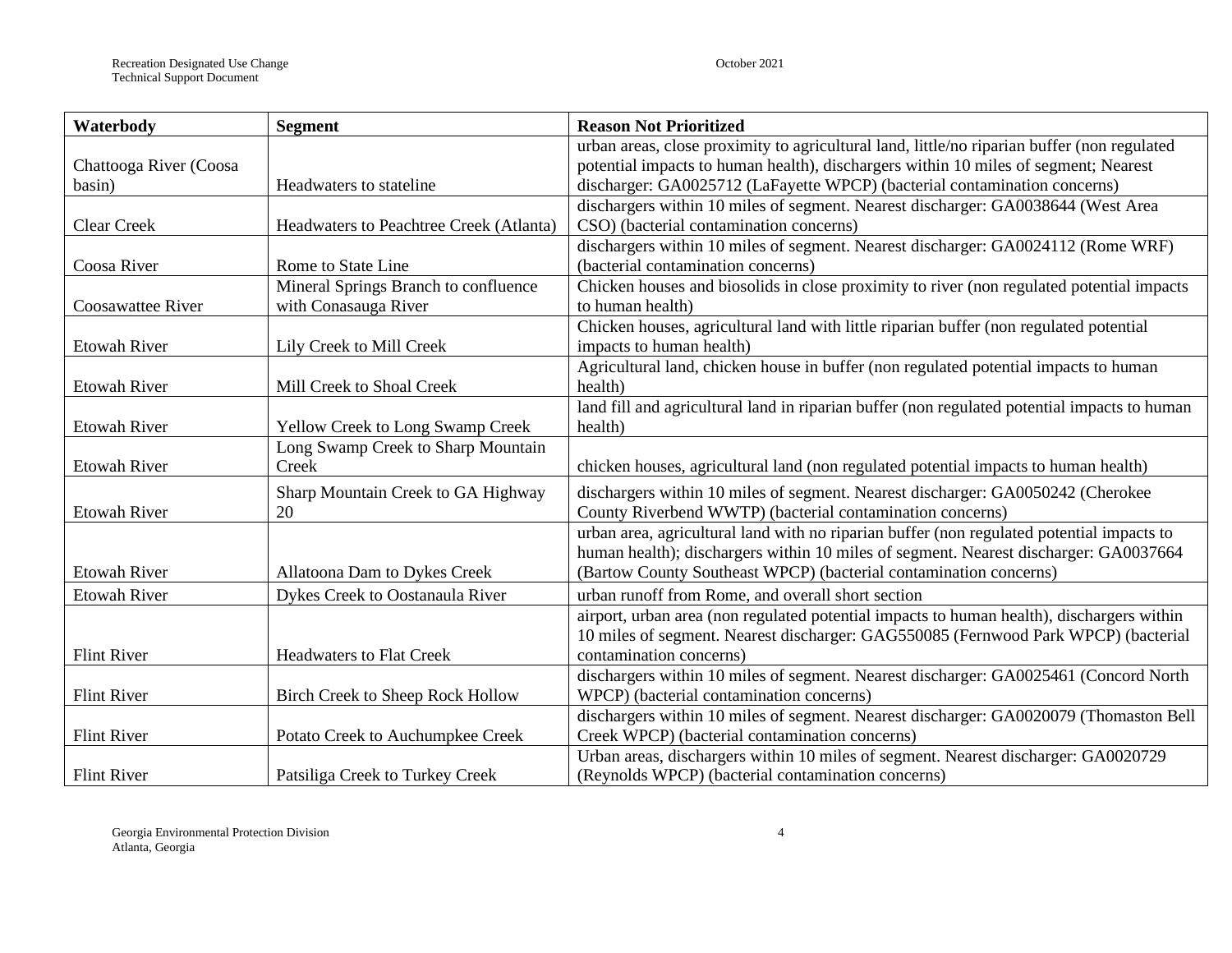| Waterbody               | <b>Segment</b>                         | <b>Reason Not Prioritized</b>                                                               |
|-------------------------|----------------------------------------|---------------------------------------------------------------------------------------------|
|                         |                                        | Urban areas, agricultural land (non regulated potential impacts to human health),           |
|                         |                                        | dischargers within 10 miles of segment. Nearest discharger: GA0036854 (Albany CSO)          |
| <b>Flint River</b>      | Lake Chehaw/Worth to Lake Seminole     | (bacterial contamination concerns)                                                          |
|                         |                                        | too many small segments of individual waterbodies, many of which have dischargers           |
|                         |                                        | within 10 miles. Nearest discharger: GAG550111 (Golden Isles Marina WPCP) (bacterial        |
| Georgia Coast Saltwater |                                        | contamination concerns); For this triennial review period, littoral waters of Little St.    |
| Paddling Trail          | Georgia Coast Saltwater Paddling Trail | Simons Island and Wassaw sound are still being considered for recreation designation        |
|                         |                                        | chicken houses (non regulated potential impacts to human health), dischargers within 10     |
|                         |                                        | miles of segment. Nearest discharger: GA0050215 (Hudson River WPCP) (bacterial              |
| <b>Hudson River</b>     | Athens Rd. to Broad River              | contamination concerns)                                                                     |
|                         |                                        | agricultural land, livestock (non regulated potential impacts to human health), dischargers |
|                         |                                        | within 10 miles of segment. Nearest discharger: GA0032361 (Shellman WPCP) (bacterial        |
| Ichawaynochaway Creek   | <b>Headwaters to Merrett Creek</b>     | contamination concerns)                                                                     |
|                         |                                        | agricultural land (non regulated potential impacts to human health), dischargers within 10  |
|                         |                                        | miles of segment. Nearest discharger: GA0026212 (Leary WPCP) (bacterial                     |
| Ichawaynochaway Creek   | Pachitla Creek to Flint River          | contamination concerns)                                                                     |
|                         |                                        | dischargers within 10 miles of segment. Nearest discharger: GA0020931 (Plains WPCP)         |
| Kinchafoonee Creek      | SR 45 to Mossy Creek                   | (bacterial contamination concerns)                                                          |
|                         |                                        | Urban areas, agricultural land (non regulated potential impacts to human health),           |
|                         |                                        | dischargers within 10 miles of segment. Nearest discharger: GA0026638 (Leesburg             |
| Kinchafoonee Creek      | Reedy Creek to Lake Chehaw/Worth       | WPCP) (bacterial contamination concerns)                                                    |
| Lake Irma               | on Mill Creek in Lakeland, GA          | small size, urban area                                                                      |
|                         |                                        | agricultural land (high proportion of ag lant to total land area; non regulated potential   |
|                         |                                        | impacts to human health), chicken houses, urban area, dischargers within 10 miles of        |
|                         | Headwaters to Confluence with          | segment. Nearest discharger: GA0039365 (Nashville WPCP) (bacterial contamination            |
| Little River            | Withlacoochee River                    | concerns)                                                                                   |
|                         |                                        | dischargers within 10 miles of segment. Nearest discharger: GA0046141 (Tignall WPCP)        |
| Long Creek              | Dry Fork Creek to Broad River          | (bacterial contamination concerns)                                                          |
|                         |                                        | chicken houses (non regulated potential impacts to human health), dischargers within 10     |
|                         |                                        | miles of segment. Nearest discharger: GA0050249 (Franklin County WPCP) (bacterial           |
| Middle Fork Broad River | Atkinson Bridge Rd. to Broad River     | contamination concerns)                                                                     |
|                         |                                        | agricultural land, livestock, urban area (non regulated potential impacts to human health), |
|                         |                                        | dischargers within 10 miles of segment. Nearest discharger: GA0002712 (Middle Oconee        |
| Middle Oconee River     | <b>Opossum Creek to Oconee River</b>   | WPCP) (bacterial contamination concerns)                                                    |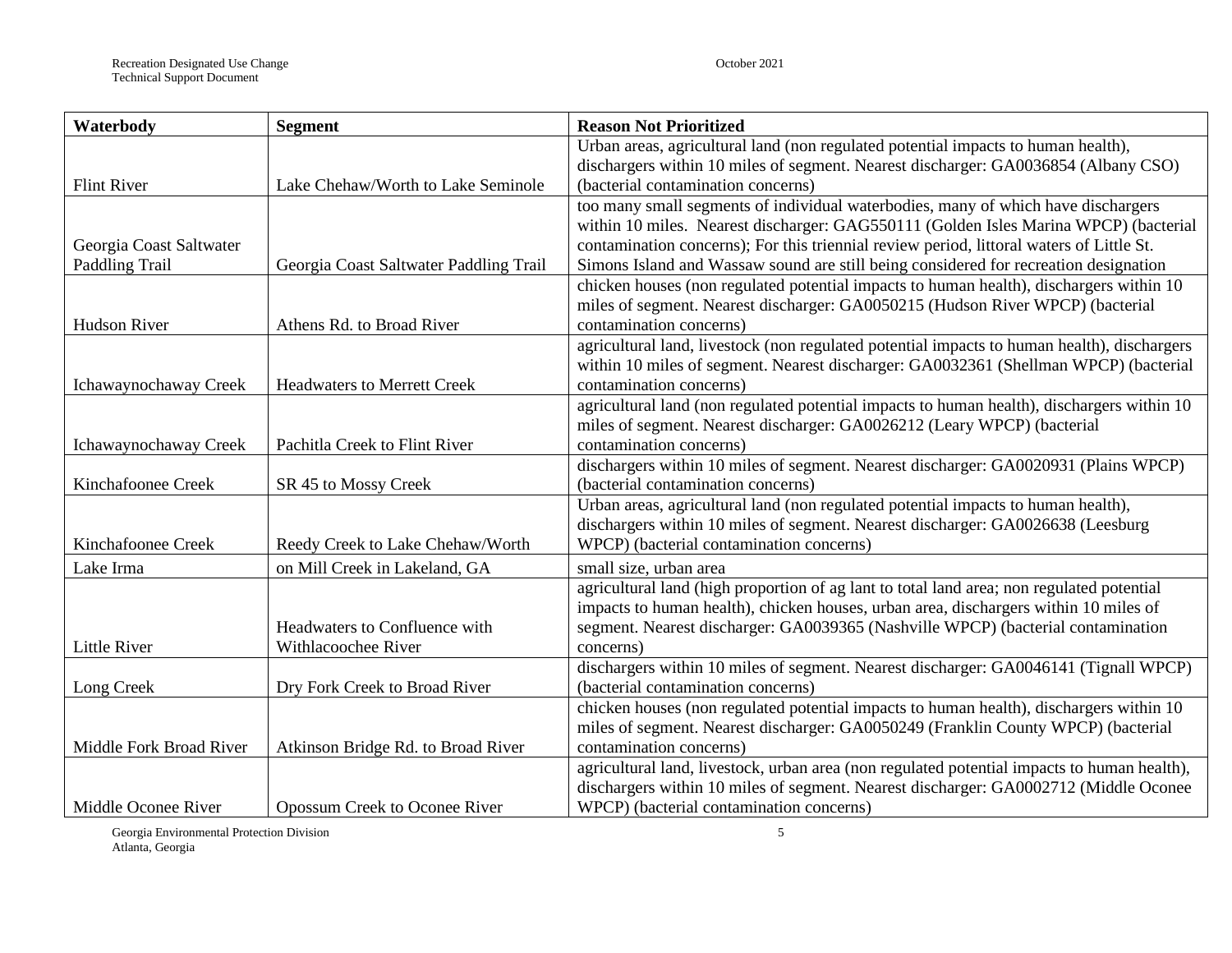| Waterbody              | <b>Segment</b>                            | <b>Reason Not Prioritized</b>                                                                                                  |  |  |  |
|------------------------|-------------------------------------------|--------------------------------------------------------------------------------------------------------------------------------|--|--|--|
|                        |                                           | high amount of agricultural land in buffer and watershed (non regulated potential impacts                                      |  |  |  |
|                        | McLittle Bridge Rd. to the backwaters of  | to human health), dischargers within 10 miles of segment. Nearest discharger:                                                  |  |  |  |
| Muckalee Creek         | Lake Chehaw/Worth                         | GA0047767 (Mill Creek WPCP) (bacterial contamination concerns)                                                                 |  |  |  |
|                        |                                           | chicken houses (non regulated potential impacts to human health), dischargers within 10                                        |  |  |  |
|                        |                                           | miles of segment. Nearest discharger: GA0038661 (Lavonia WPCP) (bacterial                                                      |  |  |  |
| North Fork Broad River | Starrs Bridge Rd. to Broad River          | contamination concerns)                                                                                                        |  |  |  |
|                        |                                           | chicken houses (non regulated potential impacts to human health), dischargers within 10                                        |  |  |  |
|                        | Jackson/Hall county line to Jefferson Rd. | miles of segment. Nearest discharger: GA0032905 (Maysville WPCP) (bacterial                                                    |  |  |  |
| North Oconee River     | $(GA-15\_ALT)$                            | contamination concerns)                                                                                                        |  |  |  |
|                        |                                           | dischargers within 10 miles of segment. Nearest discharger: GA0023132 (Central City                                            |  |  |  |
| North Oconee River     | <b>Curry Creek to Shankles Creek</b>      | WPCP) (bacterial contamination concerns)                                                                                       |  |  |  |
|                        |                                           | urban area, dischargers within 10 miles of segment. Nearest discharger: GAG278034                                              |  |  |  |
| North Oconee River     | Sabdy Creek to Oconee River               | (UGA Marine Institute WPCP) (bacterial contamination concerns)                                                                 |  |  |  |
|                        |                                           | dischargers within 10 miles of segment. Nearest discharger: GA0024660 (Moultrie                                                |  |  |  |
| Ochlockonee River      | Fred Webb Rd. to Stateline                | WPCP) (bacterial contamination concerns)                                                                                       |  |  |  |
|                        |                                           | urban area, dischargers within 10 miles of segment. Nearest discharger: GA0024538                                              |  |  |  |
| Ocmulgee River         | Towaliga River to Thompson Mill Creek     | (Macon Lower Poplar WRF) (bacterial contamination concerns)                                                                    |  |  |  |
|                        |                                           | urban area, dischargers within 10 miles of segment. Nearest discharger: GA0046027                                              |  |  |  |
| Ocmulgee River         | <b>Buck Creek to Bluff Creek</b>          | (Hawkinsville North WPCP) (bacterial contamination concerns)                                                                   |  |  |  |
|                        |                                           | dischargers within 10 miles of segment. Nearest discharger: GA0047643 (Abbeville                                               |  |  |  |
| Ocmulgee River         | <b>Crooked Creek to Mizell Creek</b>      | WPCP)                                                                                                                          |  |  |  |
|                        |                                           |                                                                                                                                |  |  |  |
|                        |                                           | urban area, dischargers within 10 miles of segment. Nearest discharger: GA0050199                                              |  |  |  |
| Ocmulgee River         | Fishing Creek to Oconee River             | (Lumber City WPCP) (bacterial contamination concerns)                                                                          |  |  |  |
|                        |                                           | agricultural land, chicken houses (non regulated potential impacts to human health),                                           |  |  |  |
|                        | North/Middle Oconee fork to Lake          | dischargers within 10 miles of segment. Nearest discharger: GA0034584 (Cedar Creek                                             |  |  |  |
| Oconee River           | Oconee                                    | WPCP) (bacterial contamination concerns)                                                                                       |  |  |  |
|                        |                                           | agricultural land, urban area (non regulated potential impacts to human health),                                               |  |  |  |
| Oconee River           | Lake Sinclair to Dead River               | dischargers within 10 miles of segment. Nearest discharger: GAG550068 (East Campus<br>WPCP) (bacterial contamination concerns) |  |  |  |
|                        |                                           |                                                                                                                                |  |  |  |
|                        |                                           | agricultural land, urban area (non regulated potential impacts to human health),                                               |  |  |  |
|                        |                                           | dischargers within 10 miles of segment. Nearest discharger: GA0025569 (Dublin WPCP)                                            |  |  |  |
| Oconee River           | Flat Creek to Ocmulgee/Altamaha River     | (bacterial contamination concerns)                                                                                             |  |  |  |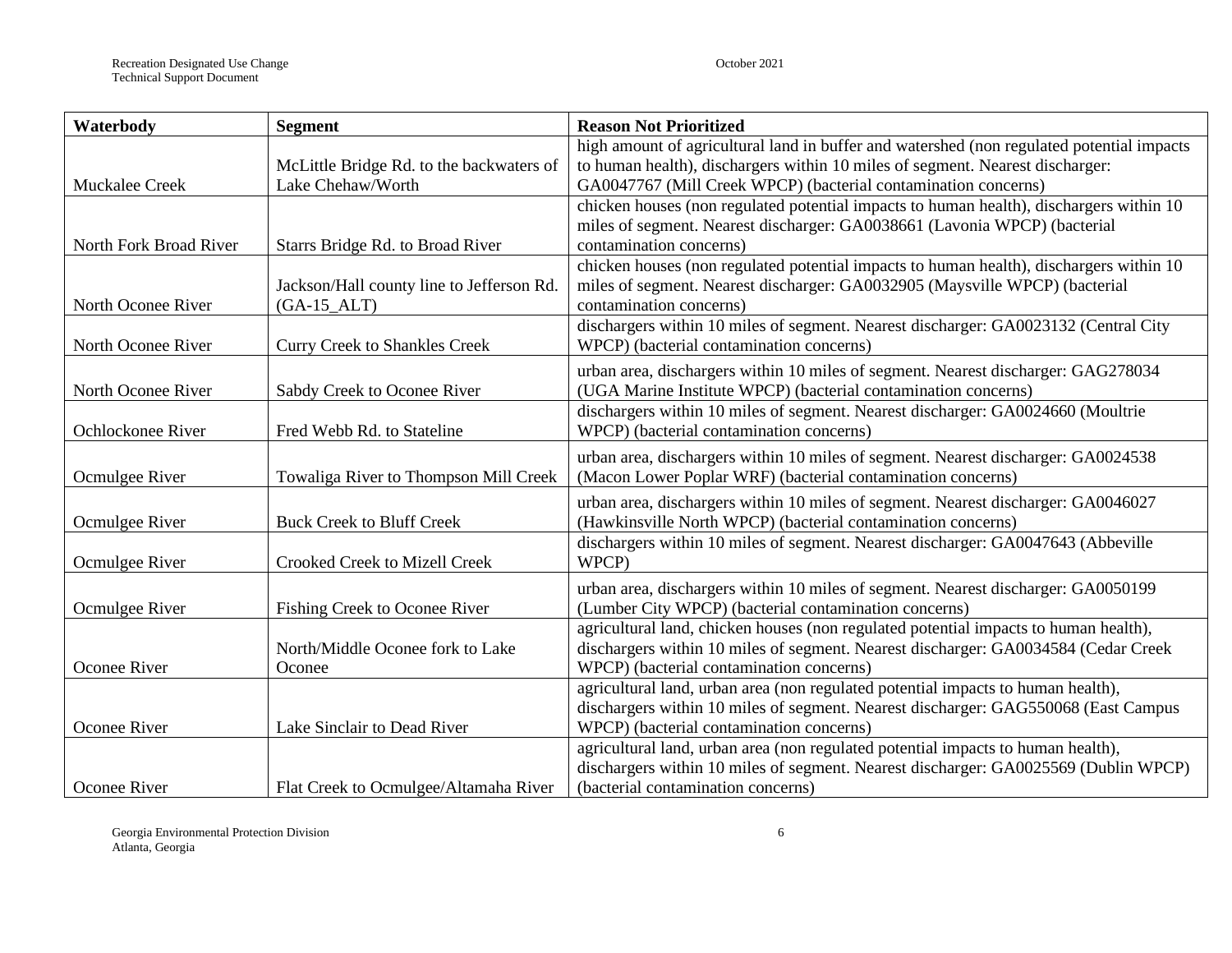| Waterbody               | <b>Segment</b>                           | <b>Reason Not Prioritized</b>                                                                |  |  |  |  |
|-------------------------|------------------------------------------|----------------------------------------------------------------------------------------------|--|--|--|--|
|                         |                                          | dischargers within 10 miles of segment. Nearest discharger: GA0030333 (Calhoun               |  |  |  |  |
| Oostanaula River        | Conasauga River to Lovejoy Creek         | WPCP) (bacterial contamination concerns)                                                     |  |  |  |  |
| Oostanaula River        | Lovejoy Creek to Woodward Creek          | PFAS issues, airport (non regulated potential impacts to human health)                       |  |  |  |  |
| Oostanaula River        | Woodward Creek to Coosa River            | PFAS issues, urban runoff from Rome (non regulated potential impacts to human health)        |  |  |  |  |
|                         |                                          | dischargers within 10 miles of segment. Nearest discharger: GA0038644 (West Area             |  |  |  |  |
| Peachtree Creek         | I-85 to Chattahoochee River, Atlanta     | CSO) (bacterial contamination concerns)                                                      |  |  |  |  |
|                         | Headwaters to Chattahoochee River,       | dischargers within 10 miles of segment. Nearest discharger: GA0038644 (West Area             |  |  |  |  |
| Proctor Creek           | Atlanta                                  | CSO) (bacterial contamination concerns)                                                      |  |  |  |  |
|                         |                                          | urban area, dischargers within 10 miles of segment. Nearest discharger: GA0020966            |  |  |  |  |
| Satilla River           | Jamestown Landing to Alabaha River       | (Waycross WPCP) (bacterial contamination concerns)                                           |  |  |  |  |
|                         |                                          | close proximity to agricultural land, residential areas, urban area (non regulated potential |  |  |  |  |
| South Chickamauga Creek | Tiger Creek to stateline                 | impacts to human health)                                                                     |  |  |  |  |
|                         |                                          | dischargers within 10 miles of segment. Nearest discharger: GA0021598 (Comer WPCP)           |  |  |  |  |
| South Fork Broad River  | Watson Mill Rd. to Broad River           | (bacterial contamination concerns)                                                           |  |  |  |  |
|                         |                                          | dischargers within 10 miles of segment. Nearest discharger: DeKalb County – Snapfinger       |  |  |  |  |
|                         |                                          | Wastewater Treatment Plant (GA0024147) discharges 36 MGD (future max of 44 MGD               |  |  |  |  |
| South River             | Panola Shoals to Pole Bridge Creek       | avai) (bacterial contamination concerns)                                                     |  |  |  |  |
|                         |                                          | dischargers within 10 miles of segment. Nearest discharger: DeKalb County - Polebridge       |  |  |  |  |
|                         | Pole Bridge Creek to Honey Creek in      | Creek WPCP (GA0026816). Permitted flow of 20 MGD (bacterial contamination                    |  |  |  |  |
| South River             | <b>Henry County</b>                      | concerns)                                                                                    |  |  |  |  |
|                         |                                          | agricultural land (non regulated potential impacts to human health), urban area,             |  |  |  |  |
|                         | Bluffton Highway to the Backwaters of    | dischargers within 10 miles of segment. Nearest discharger: GA0037427 (Edison WPCP)          |  |  |  |  |
| <b>Spring Creek</b>     | Lake Seminole                            | (bacterial contamination concerns)                                                           |  |  |  |  |
|                         |                                          | close proximity of agricultural land, chicken houses (many on FL side, some on GA side)      |  |  |  |  |
| St. Marys               | <b>Headwaters to Deep Creek</b>          | and residential homes (non regulated potential impacts to human health)                      |  |  |  |  |
|                         |                                          | close proximity of residential areas and chicken houses on the Florida side, agricultural    |  |  |  |  |
|                         |                                          | land on both the Florida and Georgia side (non regulated potential impacts to human          |  |  |  |  |
|                         |                                          | health), and proximity to dischargers (city of Folkston). Nearest Discharger: GA0037613      |  |  |  |  |
| St. Marys               | Deep Creek to Prospect Landing Rd.       | (Flokston WPCP) (bacterial contamination concerns)                                           |  |  |  |  |
|                         |                                          | dischargers within 10 miles of segment. Nearest discharger: GA0037800 (Kingsland             |  |  |  |  |
| St. Marys               | Little St. Marys River to Atlantic Ocean | WPCP) (bacterial contamination concerns)                                                     |  |  |  |  |
|                         |                                          | close proximity to agricultural land with livestock in headwaters (non regulated potential   |  |  |  |  |
| Tallapoosa River        | Flatwood Creek to Beach Creek            | impacts to human health)                                                                     |  |  |  |  |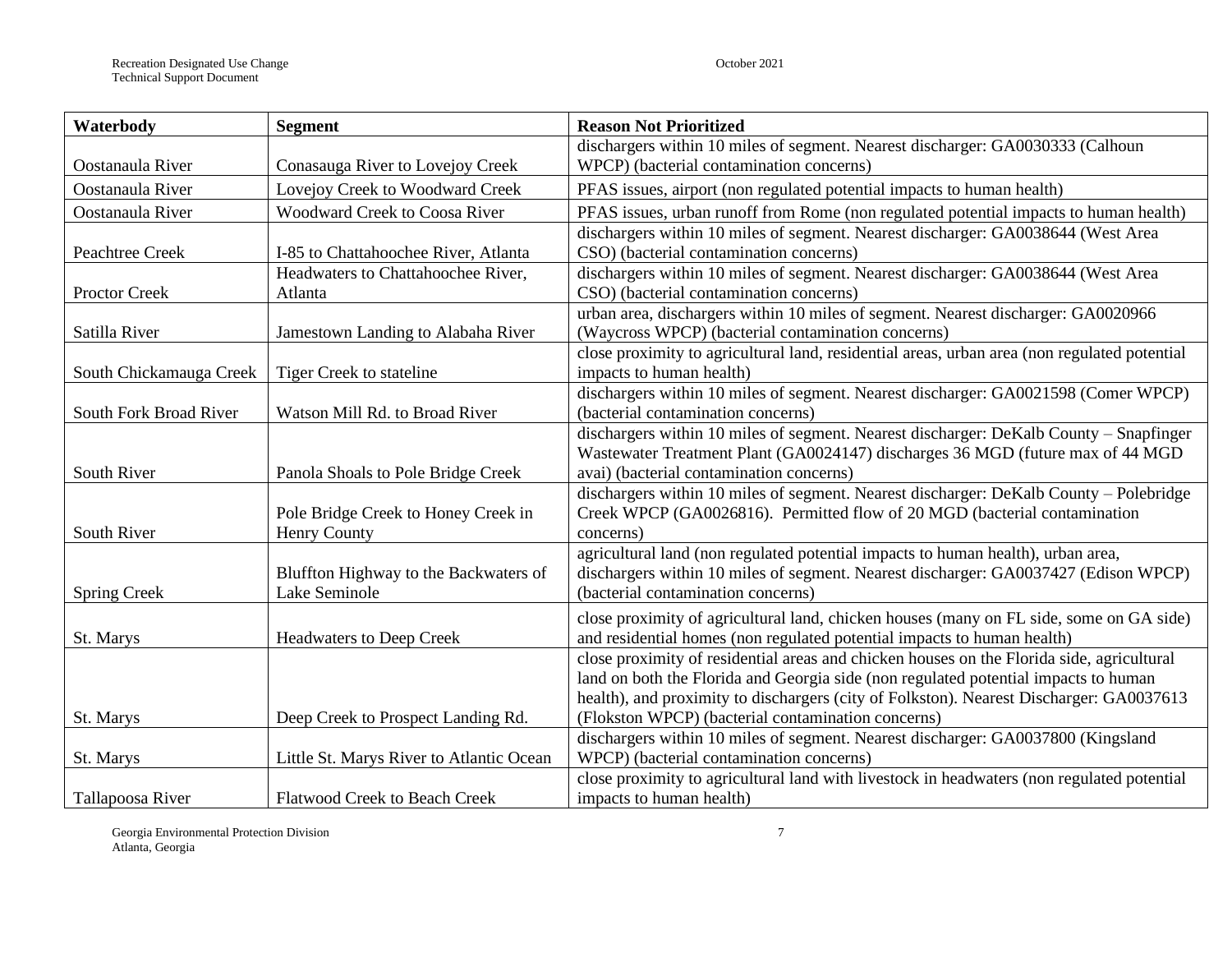| Waterbody              | Segment                                 | <b>Reason Not Prioritized</b>                                                           |
|------------------------|-----------------------------------------|-----------------------------------------------------------------------------------------|
| Tallapoosa River       | <b>Beach Creek to Greene Creek</b>      | close proximity to agricultural land (non regulated potential impacts to human health)  |
|                        |                                         | dischargers within 10 miles of segment. Nearest discharger: GA0020982 (TALLAPOOSA       |
| Tallapoosa River       | Greene Creek to stateline               | WPCP) (bacterial contamination concerns)                                                |
|                        |                                         | dischargers within 10 miles of segment. Nearest discharger: GA0038644 (West Area        |
| <b>Tanyard Branch</b>  | Headwaters to Peachtree Creek - Atlanta | CSO) (bacterial contamination concerns)                                                 |
|                        |                                         | close proximity to agricultural land and small riparian buffer (non regulated potential |
| West Chickamauga Creek | <b>Headwaters to Crawfish Creek</b>     | impacts to human health)                                                                |
|                        |                                         | dischargers withing 10 miles of segment. Nearest discharger: GA0020478 (Walker          |
| West Chickamauga Creek | Crawfish Creek to stateline             | County WPCP) (bacterial contamination concern)                                          |
|                        |                                         | urban area, hog farm (non regulated potential impacts to human health), dischargers     |
|                        |                                         | within 10 miles of segment. Nearest discharger: GA0039365 (Nashville WPCP) (bacterial   |
| Withlacoochee River    | Hog Creek to Tiger Creek                | contamination concerns)                                                                 |
|                        |                                         | dischargers within 10 miles of segment. Nearest discharger: GAG278012 (Knight           |
| <b>Yellow River</b>    | Arnold Rd. SW to Brown Bridge Rd.       | Elementary WPCP) (bacterial contamination concerns)                                     |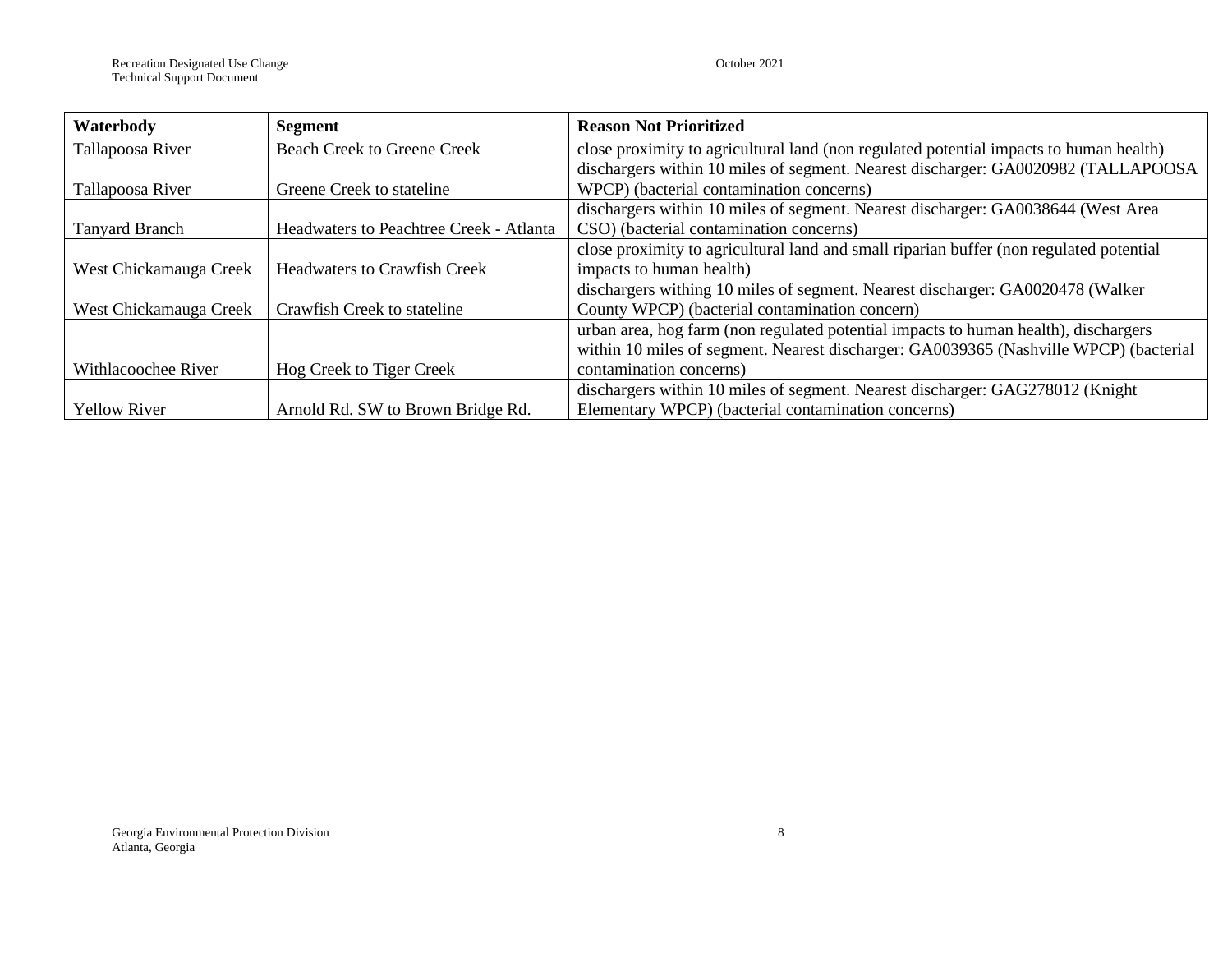**Appendix B**: Nomination Package Summary for Waterbodies Being Changed to Recreation Designated Use for the 2019 Triennial Review:

**Alapaha River - Cherry Creek to Stateline** was nominated by WWALS Watershed Coalition and Georgia River Network. The complete nomination package included 10 documented yearround primary recreation locations, 3 investments in support of year-round primary contact recreation, 5 secondary recreation locations, and 2 letters of support from City of Valdosta and Lakeland-Lanier Chamber of Commerce.

Other supporting information submitted by the nominator included 2019-2020 water quality data from WWALS, Water Quality report from WWALS, VLPRA Master Plan from WWALS, and Troupville River Camp Proposal and Support Letters.

**Alapaha River - Willacoochee River to Dampier Branch** was nominated by WWALS Watershed Coalition and Georgia River Network. The complete nomination package included 10 documented year-round primary recreation locations, 2 investments in support of year-round primary contact recreation, 6 secondary recreation locations, and 2 letters of support from City of Valdosta and Lakeland -Lanier Chamber of Commerce.

Other supporting info: 2019-2020 water quality data from WWALS, Water Quality report from WWALS, VLPRA Master Plan from WWALS, Troupville River Camp Proposal and Support Letters.

**Altamaha River - Doctors Creek to Butler River** was nominated by Altamaha Riverkeeper and Georgia River Network. The complete nomination package included 22 documented yearround primary recreation locations, 1 investment in support of year-round primary contact recreation, 3 secondary recreation locations, and 1 letter of support from Rayonier Advanced Materials.

**Broad River - Comer-Carlton Rd (Athens Hwy) to Mill Branch** was nominated by Broad River Watershed Association and Georgia River Network. The complete nomination package included 1 documented year-round primary recreation location, 2 secondary recreation locations, 1 investment in support of secondary recreation, and 7 letters of support from Camp Kiwanis, property owner Sam Bearden, property owners Peggy & Tom Krobot, Broad River Water Trail Association, property owner Joe Lawrence, Broad River Outpost owner Michael Moody, and property owner Jim Beall.

**Broad River - Wildcat Bridge Rd. to Scull Shoal Creek** was nominated by Broad River Watershed Association and Georgia River Network. The complete nomination package included 4 documented year-round primary recreation locations, 4 secondary recreation locations, 2 investments in support of year-round primary contact recreation, 2 investments in support of secondary recreation, and 7 letters of support from Camp Kiwanis, property owner Sam Bearden, property owners Peggy & Tom Krobot, Broad River Water Trail Association, property owner Joe Lawrence, Broad River Outpost owner Michael Moody, and property owner Jim Beall.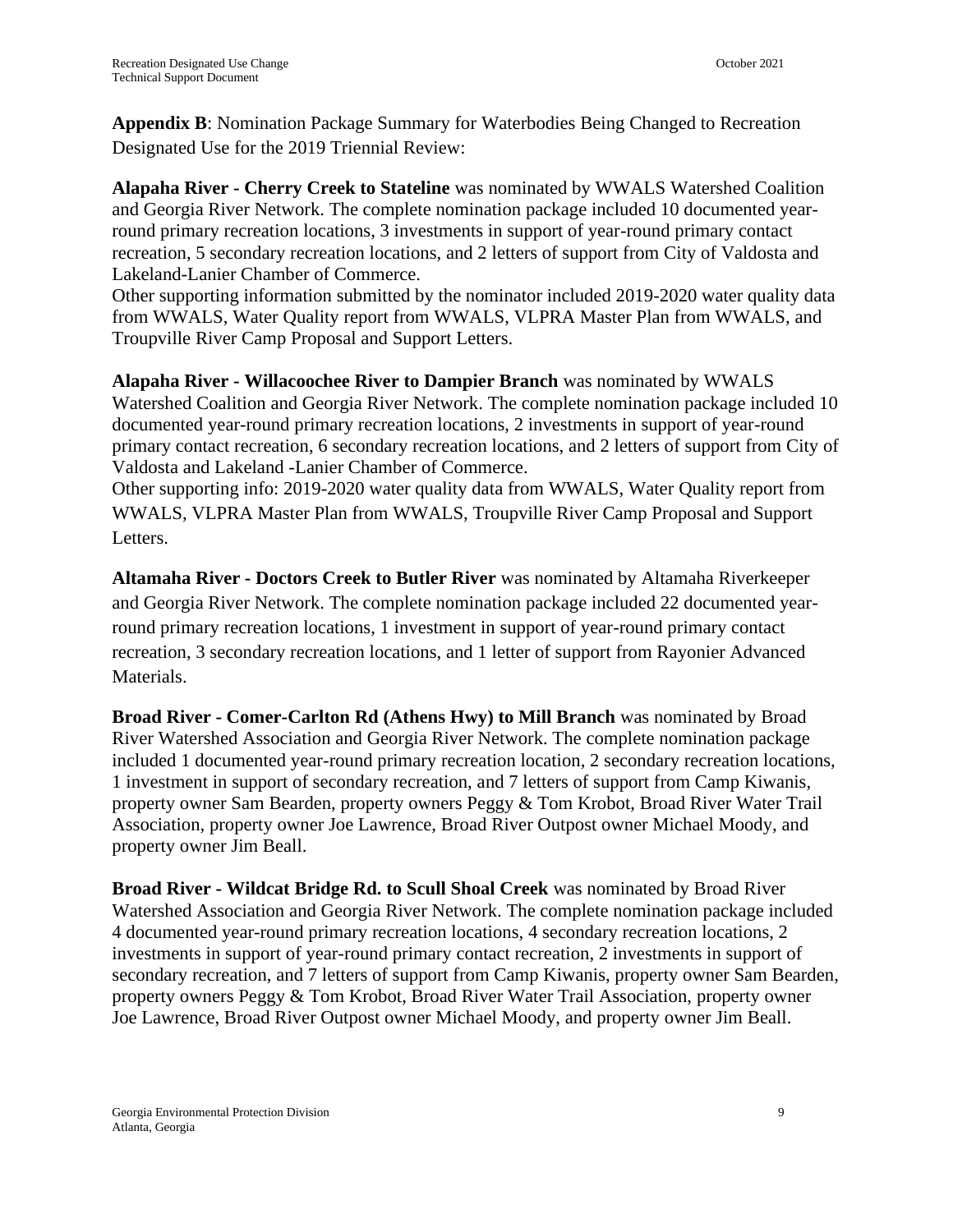**Chattooga River - confluence with West Fork Chattooga to Tugaloo Lake** was nominated by Georgia River Network. The complete nomination package included 22 documented year-round primary recreation locations and 7 secondary recreation locations.

#### **Little St. Simons Island - Littoral waters on the ocean and sound side of Little St. Simons**

**Island** was nominated by Georgia River Network as part of the Georgia Coastal Paddling Trail. The complete nomination package included 2 documented year-round primary recreation locations and 1 secondary recreation location. EPD selected this segment along with the Wassaw Sound segment to close gaps in other coastal waters already designated as recreation.

**Oconee River - Dead River to Flat Creek** was nominated by Georgia River Network and Oconee River Greenway Foundation. The complete nomination package included 20 documented year-round primary recreation locations and 3 secondary recreation locations.

**Satilla River - Alabaha River to Woodbine boat ramp at Hwy 17** was nominated by Satilla Riverkeeper, Pierce County Chamber of Commerce, and Georgia River Network. The complete nomination package included 65 documented year-round primary recreation locations, 16 secondary recreation locations, and 9 investments in support of year-round primary contact recreation.

Other supporting information submitted by the nominator included waterbody impairments, water quality data, waterbody user surveys, and paddle trip logs.

**South River - Honey Creek (Henry County) to Lake Jackson at GA Hwy 36** was nominated by South River Watershed Association. The complete nomination package included 2 documented year-round primary recreation locations, 2 secondary recreation locations, 1 investment in support of year-round primary contact recreation, and 9 letters of support from Arabia Alliance, City of Stonecrest, Jackson Lake Association, Butts County Water and Sewer Authority, Senator Burt Jones, Henry County Stormwater Management, Mayor George Turner, Rockdale County, and Newton County.

**St. Marys River - Deep Creek to Boone Creek** was nominated by St. Marys Riverkeeper, Georgia River Network, Camden County, and Charlton County. The complete nomination package included 8 documented year-round primary recreation locations, 2 secondary recreation locations, 1 investment in support of year-round primary contact recreation, and 1 letter of support from Okefenokee Swamp Park & Okefenokee Adventures.

**St. Marys River - Prospect Landing Rd. to Little St. Marys River** was nominated by St. Marys Riverkeeper, Georgia River Network, Camden County, and Charlton County. The complete nomination package included 10 documented year-round primary recreation locations, 2 secondary recreation locations, 3 investments in support of year-round primary contact recreation, and 1 letter of support from Okefenokee Swamp Park & Okefenokee Adventures.

**Wassaw Sound - Open Sea and littoral waters of Wassaw and Little Tybee Islands** was nominated by Georgia River Network as part of the Georgia Coastal Paddling Trail. The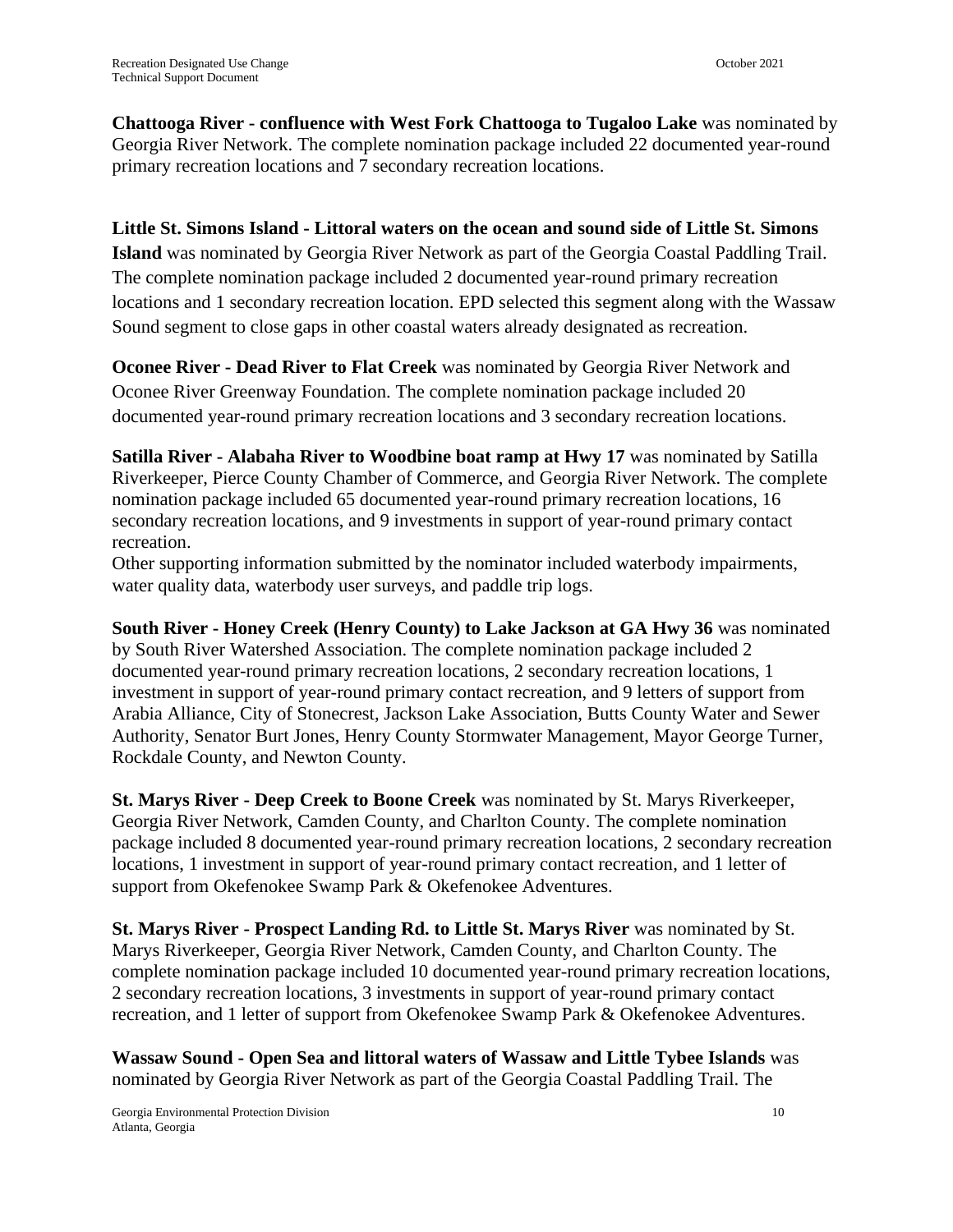complete nomination package included 2 documented year-round primary recreation locations, 1 secondary recreation location. EPD selected this segment along with the Little St. Simons Island segment to close gaps in other coastal waters already designated as recreation.

**Withlacoochee River - Tiger Creek to State Line** was nominated by WWALS Watershed Coalition. The complete nomination package included 6 documented year-round primary recreation locations, 3 secondary recreation locations, 1 investment in support of secondary recreation, and 1 letter of support from City of Valdosta.

Other supporting information submitted by the nominator included 2019-2020 water quality data from WWALS, Water Quality report from WWALS, VLPRA Master Plan from WWALS, and Troupville River Camp Proposal and Support Letters.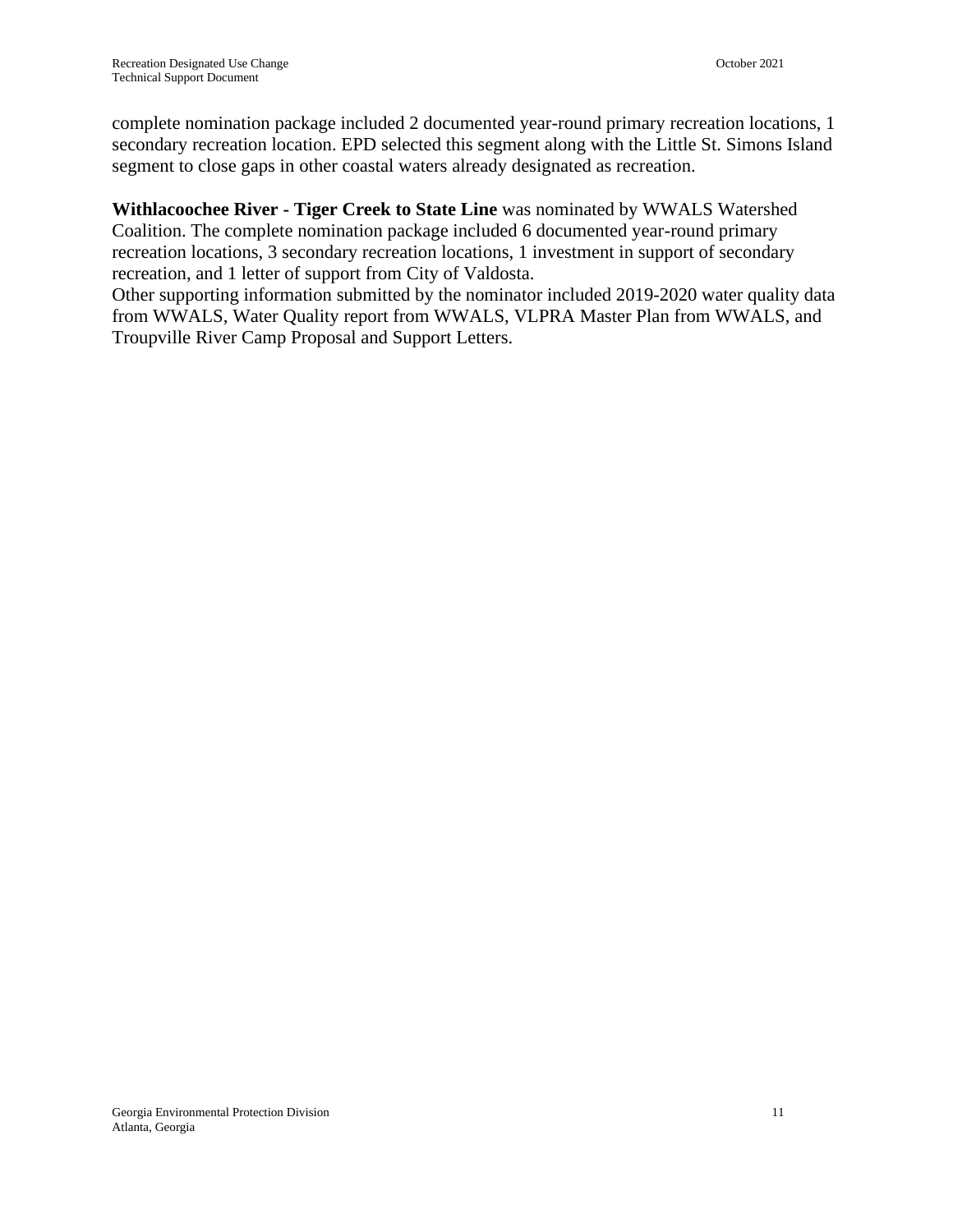### **Appendix C**: Waterbodies to be Considered for 2022 Triennial Review

| <b>Waterbody And Segment</b>                                                                                         | <b>Year Round</b><br><b>Primary Rec</b><br><b>Points</b> | <b>Secondary</b><br><b>Rec Or</b><br><b>Summer Only</b><br><b>Primary</b> | <b>Investments</b><br>In Support Of<br><b>Year Round</b><br><b>Primary Rec</b> | <b>Investments</b><br>For<br><b>Secondary Or</b><br><b>Summer Only</b><br><b>Primary</b> | <b>Nomination</b><br><b>Letters</b> | <b>Support</b><br><b>Letters</b> | <b>Letters Of</b><br>Opposition<br><b>Or Concern</b> |
|----------------------------------------------------------------------------------------------------------------------|----------------------------------------------------------|---------------------------------------------------------------------------|--------------------------------------------------------------------------------|------------------------------------------------------------------------------------------|-------------------------------------|----------------------------------|------------------------------------------------------|
| Altamaha River - Savannah Highway<br>to Doctors Creek                                                                | 19                                                       | $\boldsymbol{0}$                                                          | $\overline{0}$                                                                 | $\overline{0}$                                                                           |                                     |                                  |                                                      |
| <b>Banks Lake - Banks Lake</b>                                                                                       | $\overline{0}$                                           | $\mathbf{1}$                                                              | $\overline{0}$                                                                 | $\overline{0}$                                                                           | $\overline{1}$                      | 2                                |                                                      |
| Broad River - Scull Shoal Creek to<br>Comer-Carlton Rd. (Athens Hwy)                                                 | $\overline{2}$                                           | $\boldsymbol{0}$                                                          | $\overline{0}$                                                                 | $\overline{0}$                                                                           |                                     | $\overline{7}$                   |                                                      |
| Chattahoochee River - Sweetwater<br>Creek to Pea Creek                                                               | $\mathbf{1}$                                             | $\boldsymbol{0}$                                                          | $\mathbf{1}$                                                                   | $\overline{0}$                                                                           | 5                                   | $\mathbf{1}$                     |                                                      |
| Chattahoochee River - Pea Creek to<br><b>Snake Creek</b>                                                             | $\overline{3}$                                           | $\mathbf{1}$                                                              | $\overline{2}$                                                                 | $\overline{0}$                                                                           | 5                                   | $\overline{2}$                   |                                                      |
| Chattahoochee River - North<br><b>Highland Dam to Bull Creek</b>                                                     | 3                                                        | 5                                                                         |                                                                                | $\mathbf{0}$                                                                             |                                     | $\overline{0}$                   |                                                      |
| Chattooga River - Stateline to<br>confluence with West Fork Chattooga                                                | $\boldsymbol{0}$                                         | 3                                                                         | $\overline{0}$                                                                 | $\overline{0}$                                                                           | $\mathbf{1}$                        | $\overline{0}$                   |                                                      |
| West Fork Chattooga River -<br>Confluence of Overflow Creek and<br>Clear Creek to confluence with<br>Chattooga River | $\boldsymbol{0}$                                         |                                                                           | $\overline{0}$                                                                 | $\overline{0}$                                                                           |                                     | $\overline{0}$                   |                                                      |
| Conasauga River - Sugar Creek to<br><b>Spring Creek</b>                                                              | $\boldsymbol{0}$                                         | $\overline{2}$                                                            | $\overline{0}$                                                                 | $\overline{0}$                                                                           | $\mathbf{1}$                        | $\overline{0}$                   |                                                      |
| Etowah River - Headwaters to<br><b>Montgomery Creek</b>                                                              | $\overline{0}$                                           | $\boldsymbol{0}$                                                          | $\overline{0}$                                                                 | $\overline{0}$                                                                           | 2                                   | $\overline{0}$                   |                                                      |
| Etowah River - Montgomery Creek to<br>Lily Creek                                                                     | $\mathbf{1}$                                             | $\overline{4}$                                                            | $\overline{0}$                                                                 | $\mathbf{0}$                                                                             | $\overline{2}$                      | $\overline{0}$                   |                                                      |
| Etowah River - Shoal Creek to<br><b>Yellow Creek</b>                                                                 | $\overline{\mathbf{1}}$                                  | $\overline{0}$                                                            | $\Omega$                                                                       | $\Omega$                                                                                 | 2                                   | $\Omega$                         |                                                      |
| Etowah River - all                                                                                                   | 6                                                        | $\overline{0}$                                                            | $\overline{0}$                                                                 | $\overline{0}$                                                                           | $\overline{2}$                      | $\theta$                         |                                                      |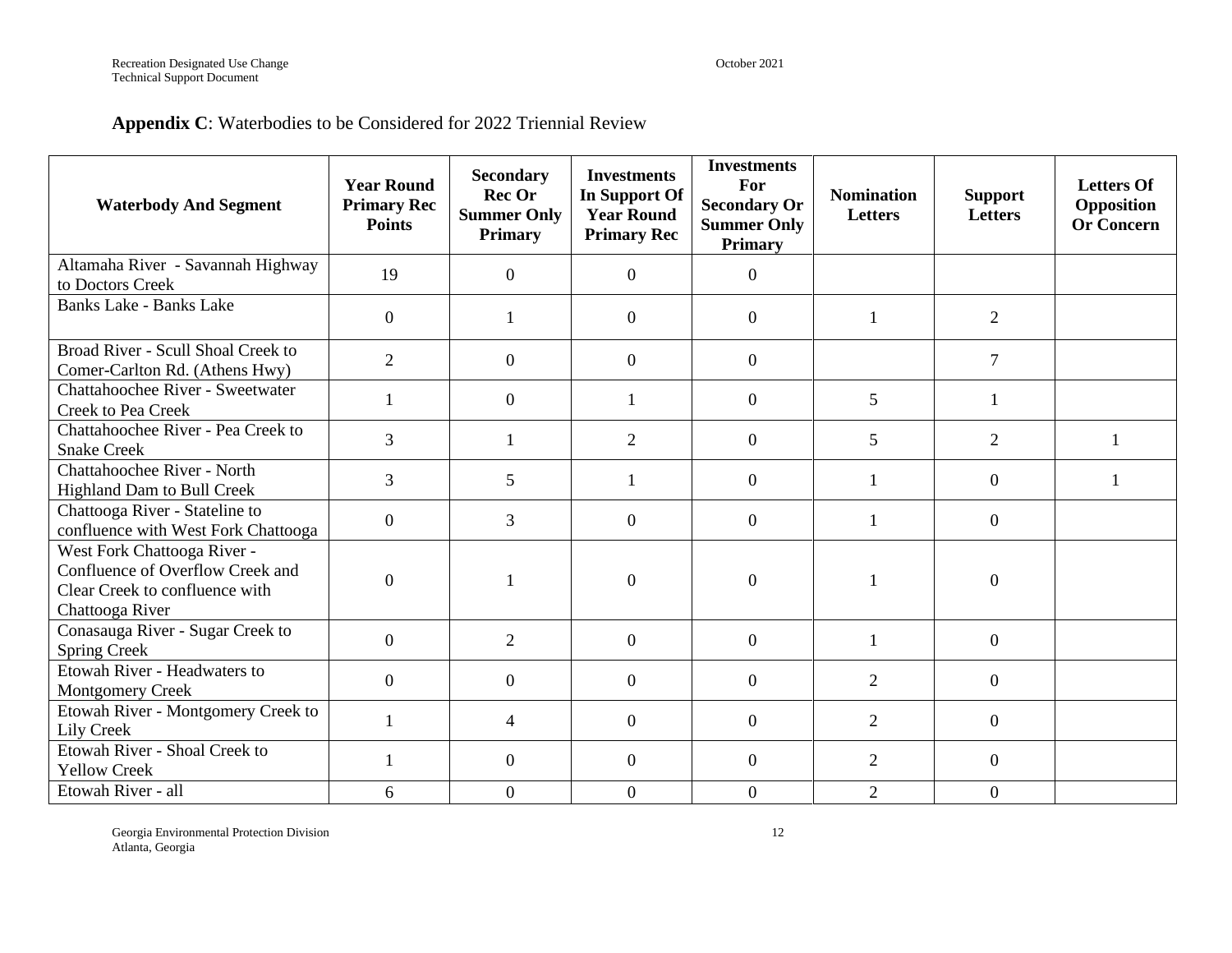Recreation Designated Use Change **October 2021 CHANGE 2021** Technical Support Document

| <b>Waterbody And Segment</b>                                                       | <b>Year Round</b><br><b>Primary Rec</b><br><b>Points</b> | <b>Secondary</b><br>Rec Or<br><b>Summer Only</b><br><b>Primary</b> | <b>Investments</b><br><b>In Support Of</b><br><b>Year Round</b><br><b>Primary Rec</b> | <b>Investments</b><br>For<br><b>Secondary Or</b><br><b>Summer Only</b><br><b>Primary</b> | <b>Nomination</b><br>Letters | <b>Support</b><br>Letters | <b>Letters Of</b><br>Opposition<br><b>Or Concern</b> |
|------------------------------------------------------------------------------------|----------------------------------------------------------|--------------------------------------------------------------------|---------------------------------------------------------------------------------------|------------------------------------------------------------------------------------------|------------------------------|---------------------------|------------------------------------------------------|
| Flint River - Flat Creek to Birch<br>Creek                                         | $\overline{0}$                                           | 1                                                                  | $\overline{0}$                                                                        | $\overline{0}$                                                                           | $\mathbf{1}$                 | $\boldsymbol{0}$          |                                                      |
| Flint River - Sheep Rock Hollow to<br><b>Potato Creek</b>                          | $\mathbf{0}$                                             | 3                                                                  | $\overline{0}$                                                                        | $\overline{0}$                                                                           | -1                           | $\overline{0}$            |                                                      |
| Flint River - Auchumpkee Creek to<br>Patsiliga Creek                               | $\mathbf{0}$                                             | $\mathbf{1}$                                                       | $\boldsymbol{0}$                                                                      | $\boldsymbol{0}$                                                                         | $\mathbf{1}$                 | $\boldsymbol{0}$          |                                                      |
| Grand Bay Trail - Grand Bay Creek<br>and Trail located within the Grand<br>Bay WMA | $\mathbf{0}$                                             | $\overline{2}$                                                     | $\overline{0}$                                                                        |                                                                                          |                              | $\overline{2}$            |                                                      |
| Ichawaynochaway Creek - Merrett<br><b>Creek to Pachitla Creek</b>                  | $\overline{0}$                                           | $\overline{0}$                                                     | $\overline{0}$                                                                        | $\overline{0}$                                                                           |                              | $\boldsymbol{0}$          |                                                      |
| Kinchafoonee Creek - Mossy Creek<br>to Reedy Creek (Lee County)                    | $\mathbf{0}$                                             | $\mathbf{0}$                                                       | $\boldsymbol{0}$                                                                      | $\boldsymbol{0}$                                                                         |                              | $\boldsymbol{0}$          |                                                      |
| Little Ohoopee River - Headwaters to<br>Ohoopee River                              | $\boldsymbol{0}$                                         | 3                                                                  | $\boldsymbol{0}$                                                                      | $\boldsymbol{0}$                                                                         | $\mathbf{1}$                 | $\boldsymbol{0}$          |                                                      |
| North Oconee River - Jefferson Rd.<br>(GA-15-ALT) to Curry Creek                   | $\mathbf{0}$                                             | $\overline{0}$                                                     | $\boldsymbol{0}$                                                                      | $\boldsymbol{0}$                                                                         | 3                            | $\boldsymbol{0}$          |                                                      |
| North Oconee River - Shankles Creek<br>to Walton Creek                             | $\overline{0}$                                           | $\overline{0}$                                                     | $\theta$                                                                              | $\overline{0}$                                                                           | 3                            | $\overline{0}$            |                                                      |
| Ocmulgee River - Lake Jackson Dam<br>to Wise Creek                                 | 1 (April-<br>October)                                    | 1                                                                  | 1                                                                                     | $\mathbf{1}$                                                                             | $\overline{2}$               | $\overline{0}$            |                                                      |
| Ocmulgee River - Wise Creek to<br>Towaliga River                                   | 1 (April-<br>October)                                    | $\overline{2}$                                                     | $\mathbf{1}$                                                                          | $\mathbf{1}$                                                                             | $\overline{2}$               | $\boldsymbol{0}$          |                                                      |
| Ocmulgee River - Thompson Mill<br><b>Creek to Buck Creek</b>                       | 1 (April-<br>October)                                    | $\overline{2}$                                                     | $\overline{0}$                                                                        | $\mathbf{1}$                                                                             | $\overline{2}$               | $\boldsymbol{0}$          |                                                      |
| Ocmulgee River - Bluff Creek to<br><b>Crooked Creek</b>                            | 1 (April-<br>October)                                    | 3                                                                  | $\boldsymbol{0}$                                                                      | $\mathbf{1}$                                                                             | $\overline{2}$               | $\overline{0}$            |                                                      |
| Ocmulgee River - Mizell Creek to<br><b>Fishing Creek</b>                           | 2 (April-<br>October)                                    | 8                                                                  | $\theta$                                                                              | $\overline{2}$                                                                           | $\overline{2}$               | $\theta$                  |                                                      |